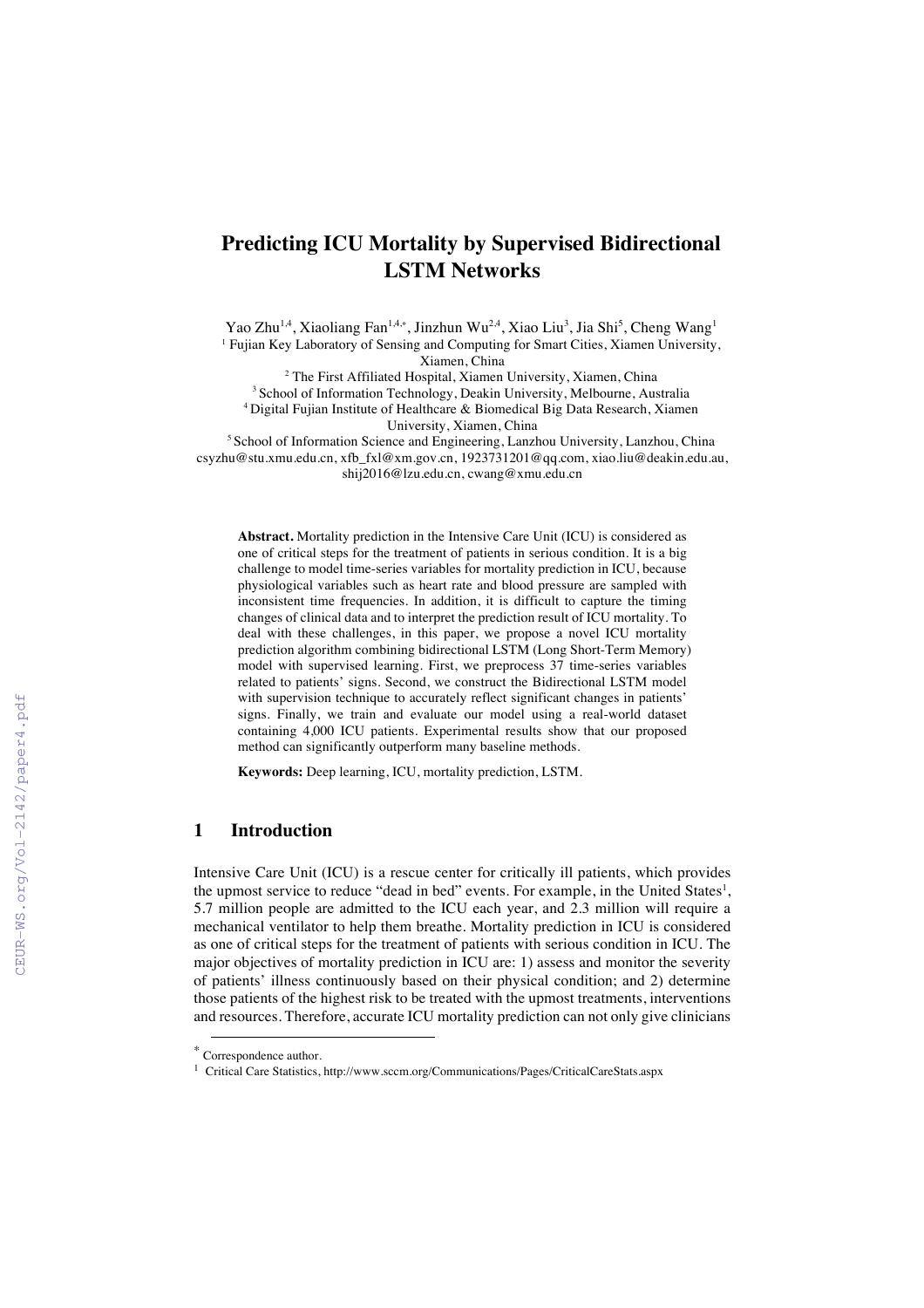a better and earlier sense of which patients are likely to get worse, but also facilitates the efficient allocation of hospital resources.

Many machine learning methods [4-7] have been employed to optimize the prediction model with the availability of high-quality ICU datasets. In fact, the mortally ill patients in ICU could generate a large amount of time-series data, such as heart rate, blood pressure, temperature, Glasgow Coma Scale (GCS), and so on. Recently, deep neural networks such as RNNs [8], LSTM [9], have been applied to process continuous data sequences such as time-series variables in ICU.

Inspired by studies on ICU mortality prediction with deep neural networks (DNNs) [10, 11], we aim to make use of the strong learning ability of DNNs to capture the fluctuations in time-series variables which could adequately reflect changes in patients' illness states. However, it is non-trivial to capture the fluctuations in time-series variables in ICU, and we need to address the following two challenges:

**—To** model time-series variables in ICU, which is challenging because physiological variables are usually sampled with inconsistent time patterns. For instance, heart rate variables are collected every 20 minutes, while urine data is sampled in a 5-hour interval.

**—To** incorporate the learning ability of deep neural networks into the interpretability of the prediction result of ICU mortality, which is challenging as deep learning approaches are known to have difficulties in inherently modeling the causation that could provide straightforward decision supports for clinicians.

To address these challenges, in this paper we propose a novel ICU mortality prediction method, named BiLSTM-ST, which combines a bidirectional LSTM (Long Short-Term Memory) model with supervised learning technique. First, based on the experience of the clinicians and the occurrence frequency of time-series variables, we choose the available general descriptors and time-series variables as the input of each patient. And the time-series variables are preprocessed via data simplification, data completion and data normalization. Second, we construct the Bidirectional LSTM model with supervision technique to accurately reflect significant changes in patients' signs. Finally, we train and evaluate the proposed model on a public ICU dataset with 4,000 ICU patients. Experimental results show that our proposed Bidirectional LSTM model with supervised learning can significantly outperform seven baseline methods.

# **2 Related Works**

High-quality ICU datasets are gradually becoming open and available for research purpose, which enables an increasing number of works on mortality prediction in ICUs. To assess the mortality risk of patients in ICUs, there are several classic scoring methods such as SAPS II [1] and APACHE IV [2]. SAPS stands for Simplified Acute Physiology Score while APACHE stands for Acute Physiology And Chronic Health Evaluation, and they are both applied within 24 hours of admission of a patient to the ICU. However, it is well known that these scores are limited to a few fixed indicators, which could make it very difficult to accurately reflect the dynamic evolution of patients' signs in ICU [3].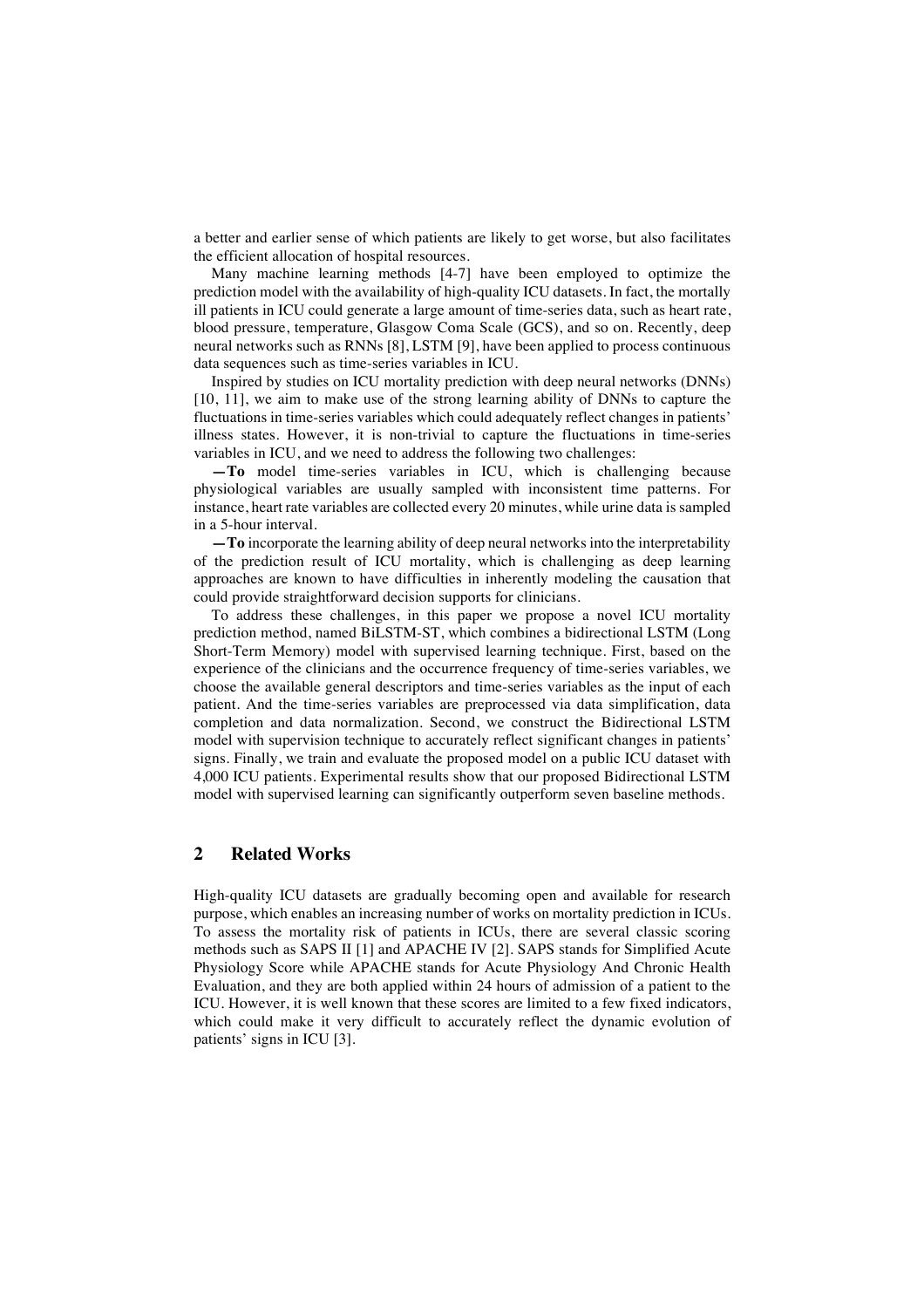Machine learning technology has been widely utilized in statistical analysis. The work in [4] achieves a high score in Mortality Prediction Challenge of Physionet by using Support Vector Machine (SVM) classifiers. In addition, both general descriptors and aggregated variables are used as features for the model. Later, the authors in [6] come up with the CHISQ Classification Algorithm which is designed to address the imbalance problem in the binary classification. However, the inconsistence in sampling frequencies for time-series variables is known to cause great difficulties in statistical analysis, as the time gaps could not be easily characterized to provide valuable decision supports for clinicians.

More recently, deep neural networks are utilized to learn from the sequence data and able to grasp the long-term dependence of time series data [15-16]. Since a large part of the medical data is of time-series type, LSTM networks have been applied to learn to classify diagnoses based on patient's Electronic Health Record in pediatric intensive care unit (PICU) [12]. A bidirectional LSTM model with attention mechanism to predict mortality outcomes in ICUs is proposed showing competitive results on 2012 PhysioNet datasets [9]. The work in [13] combines LSTM and latent topic modeling for mortality prediction so that it can not only predict but also interpret the predictive results on mortality.

Furthermore, the work in [14] proposed a full-time supervision based bidirectional RNN method, called FTS-BRNN, for QA tasks. Compared with our work, the major difference is that we directly modify the LSTM neural network by adding supervision technique, and we design the particular *Loss* function method to better apply to clinical data.

# **3 Preliminary and Datasets**

#### **3.1 Basic Notations**

In this work, we attempt to predict the mortality of patients in the ICU using deep learning methods. The data we possess includes up to 37 time-series variables of each patient recorded during the first 48 hours of their stay in the ICU, including such as heart rate, blood pressure, weight, etc. We are taking advantage of these time-series data to explore the patterns of the patient's physical condition changes, in order to achieve the high accuracy of mortality prediction.

The mortality prediction in the ICU essentially evaluates the risk of the death based on the specific patient's current physiological condition so that the doctor can take an appropriate care. Given the clinical experience of doctors, patients' physiological states during the first 48 hours in the ICU could profoundly influence his or her clinical trends within the next 30 days. Thus, as Equation (1) shows, we divided the predictions into two categories: 1) death in ICU within 30 days, and 2) death in ICU exceeding 30 days or survival in ICU. In other words, the first type of patients requires more monitoring and care services than those of the second type.

$$
Prediction = \begin{cases} 1 & \text{survival days} \le 30 \\ 0 & \text{survival days} > 30 \end{cases}
$$
 (1)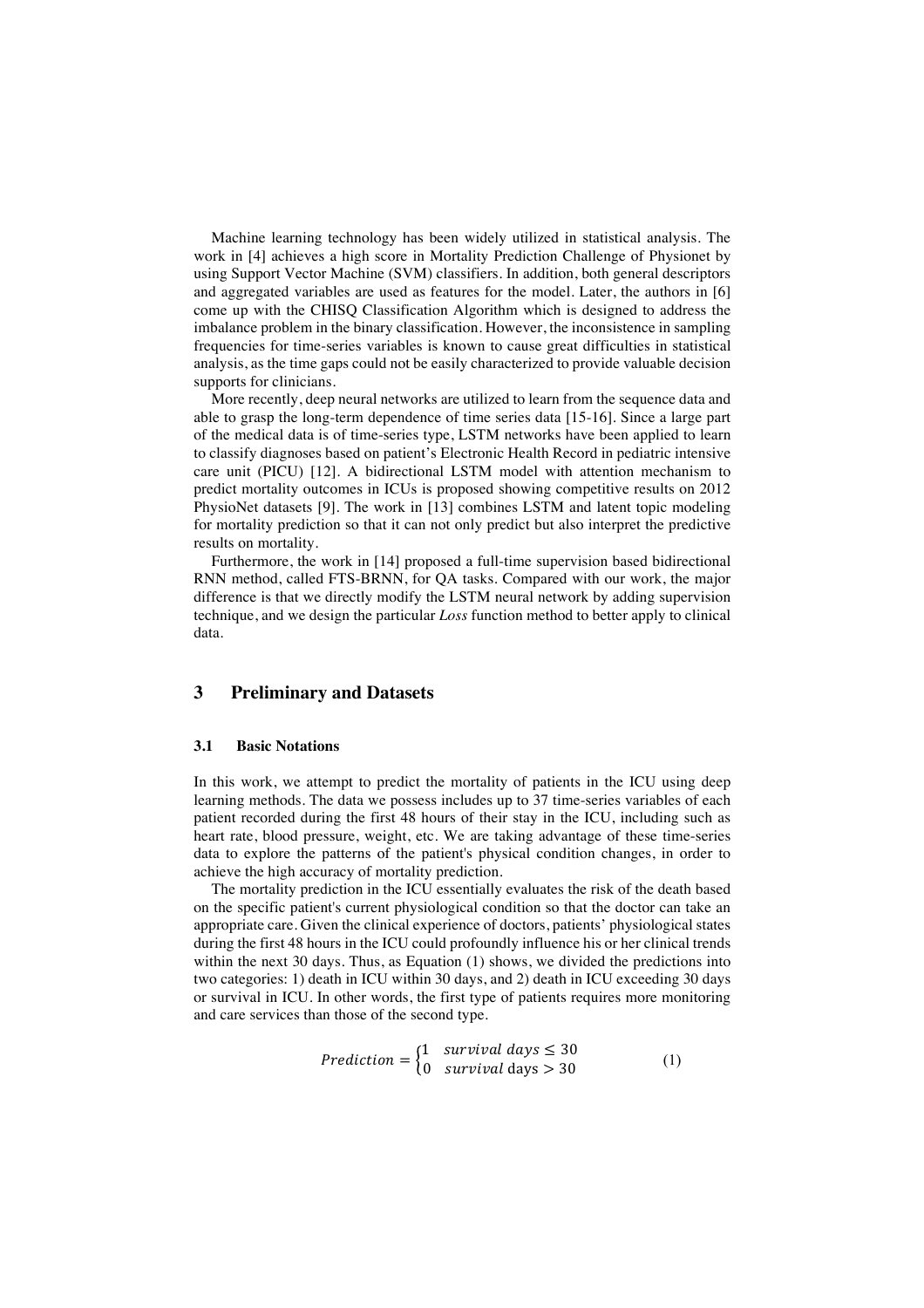### **3.2 Datasets**

The ICU data we employed are from the PhysioNet/Computing in Cardiology Challenge 20122 . There are 4,000 patients and records for each patient consist of two parts: general descriptors (as shown in italic fonts in Table 1) and time-series data. First, general descriptors contain patients' basic information, including recordID, age, gender, height, and ICU type. Second, time-series data is composed of 37 variables that reflect the patient's physiological state. Each variable has an associated time-stamp indicating the observed time of the variable. In addition, the dataset provides the number of days the patient has stayed in ICUs and the fact of death or survival for patients. Thus, we label patients who died in the ICU after more than 30 days or survival in ICU as 0, while patients who died in ICU within 30 days as 1.

| Time  | Parameter        | Value  | Time  | Parameter        | Value |
|-------|------------------|--------|-------|------------------|-------|
| 00:00 | RecordID         | 132548 | 01:39 | GCS              | 15    |
| 00:00 | Age              | 68     | 01:39 | <b>NIDiasABP</b> | 80    |
| 00:00 | Gender           | N      | 01:39 | <b>NIMAP</b>     | 112.7 |
| 00:00 | Height           | 162.6  | 01:39 | <b>NISysABP</b>  | 178   |
| 00:00 | <i>ICUType</i>   |        | 02:14 | <b>MAP</b>       | 144   |
| 00:09 | <b>GCS</b>       | 15     | 19:09 | Urine            | 18    |
| 00:09 | <b>NIDiasABP</b> | 79     | 20:09 | Weight           | 87    |
| 00:09 | <b>NIMAP</b>     | 112    | 25:09 | Temp             | 36.7  |
| 00:09 | <b>NISysABP</b>  | 178    | 47:09 | <b>HR</b>        | 60    |

Table 1. Data samples of the PhysioNet dataset

#### **3.3 Observations**

#### **3.3.1 General Descriptors**

We perform the basic statistics on general descriptors including patients' basic information. The preliminary observations are described as follows: 1) 12.88% of patients survived for less than 30 days; 2) male patients are slightly more than female patients; 3) there are four different types of ICU: coronary care unit (14.43%), cardiac surgery recovery unit (21.85%), medical ICU (37.02%), and surgical ICU (26.70%); and 4) the elderly (age over 60) take the highest proportion (61.98%).

### **3.3.2 Time-series Data**

In Fig. 1, we further illustrate the 48-hour time-series data between two patients, patient a was dead in ICU within 30 days, while patient b survived in the ICU. We selected two high-frequency variables, HR and GCS, for comparison. heart rate (HR) is the most basic sign of patients and GCS reflects the patient's degree of coma.

<sup>&</sup>lt;sup>2</sup> PhysioNet/Computing in Cardiology Challenge 2012, https://www.physionet.org/challenge/2012/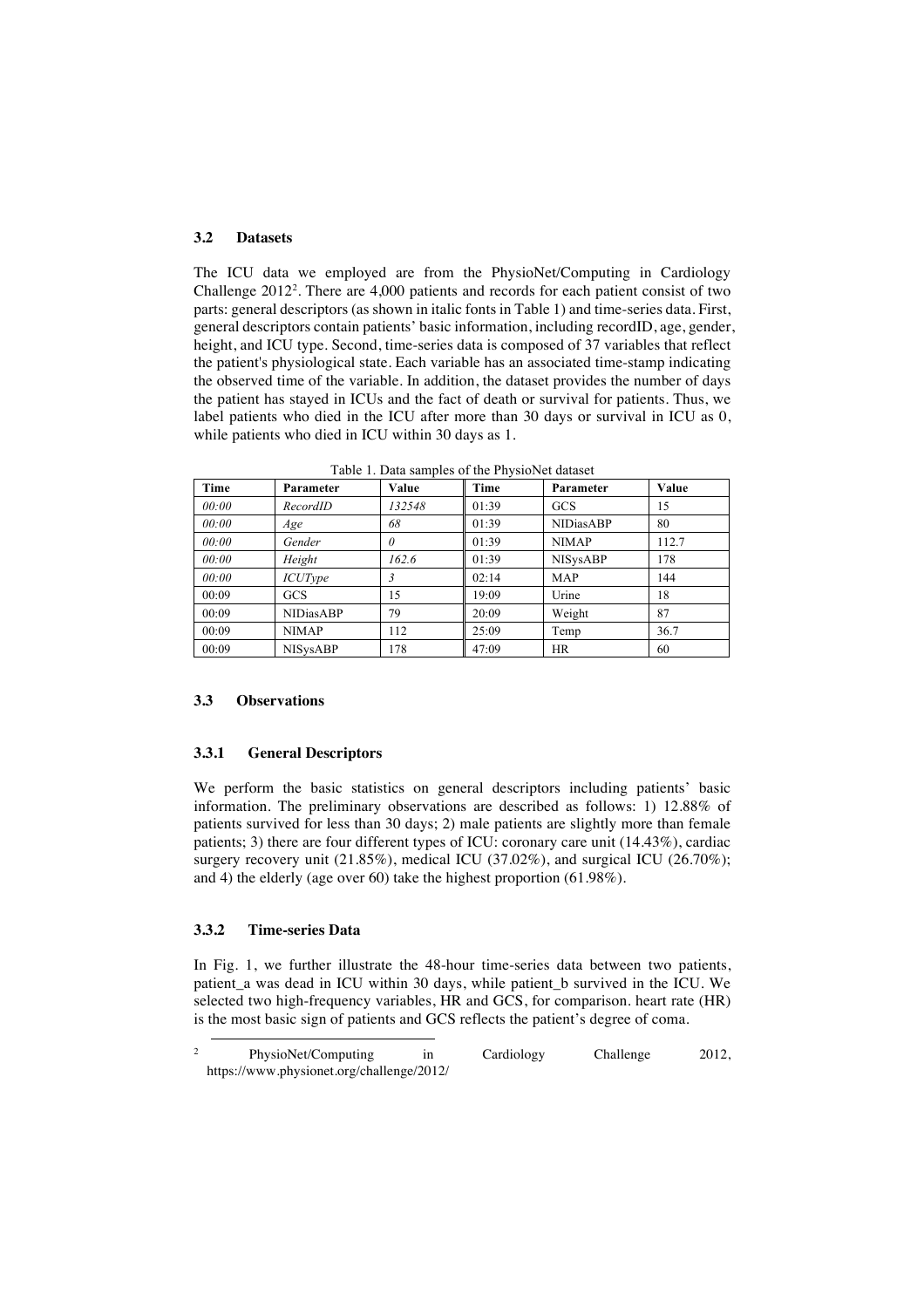For example, the fluctuating range of patient\_a's heart rate (HR) is relatively larger, showing an obvious downward trend at the same time, while patient\_b's heart rate has fluctuated within the normal range. In addition, GCS of patient\_a has a big drop to below 10 at 18:00, whereas GCS of patient\_b remains stable within 48 hours. The dashed box marks the period during which both HR and GCS indicators of patient\_a change drastically.



Figure 1. The comparison between two patients.

### **4 The Proposed Method**

#### **4.1 Data Preprocessing**

There are some general descriptors for each patient and 37 time-series variables in the dataset. For the general descriptors, we chose the *Age* and *ICUType* as part of input for the individual patient. It's worth mentioning that the *ICUType* is represented by the onehot code. For the 37 time-series variables, *Cholesterol*, *TropI* and *TropT* even have no record in the dataset. Thus, we utilized 34 time-series variables for patients ultimately. To sum up, the input of each patient consists of two general descriptors and thirty-four time-series variables.

We recorded 34 time-series variables about the vital signs of the patients with a onehour time interval, that is to say, there are at most forty-eight records in 48 hours for the individual variable. Specifically, three data preprocessing steps are conducted as follow: **1) data simplification.** For multiple records of the same variable in an hour, we use the average value as there are very small changes; **2) data completion.** For missing records in an hour, there are two circumstances. For the first circumstance, if there is no such data for a period of 48 hours, the variable is assigned with the average value of the variable in the same type of ICU the patient belongs to. For the second circumstance, if the record is only missing occasionally within 48 hours, the missing values are replaced by the neighboring records; **3) data normalization.** The mean and standard deviation are used for normalization, so that the time-series information for each patient is represented by a 34×48 matrix.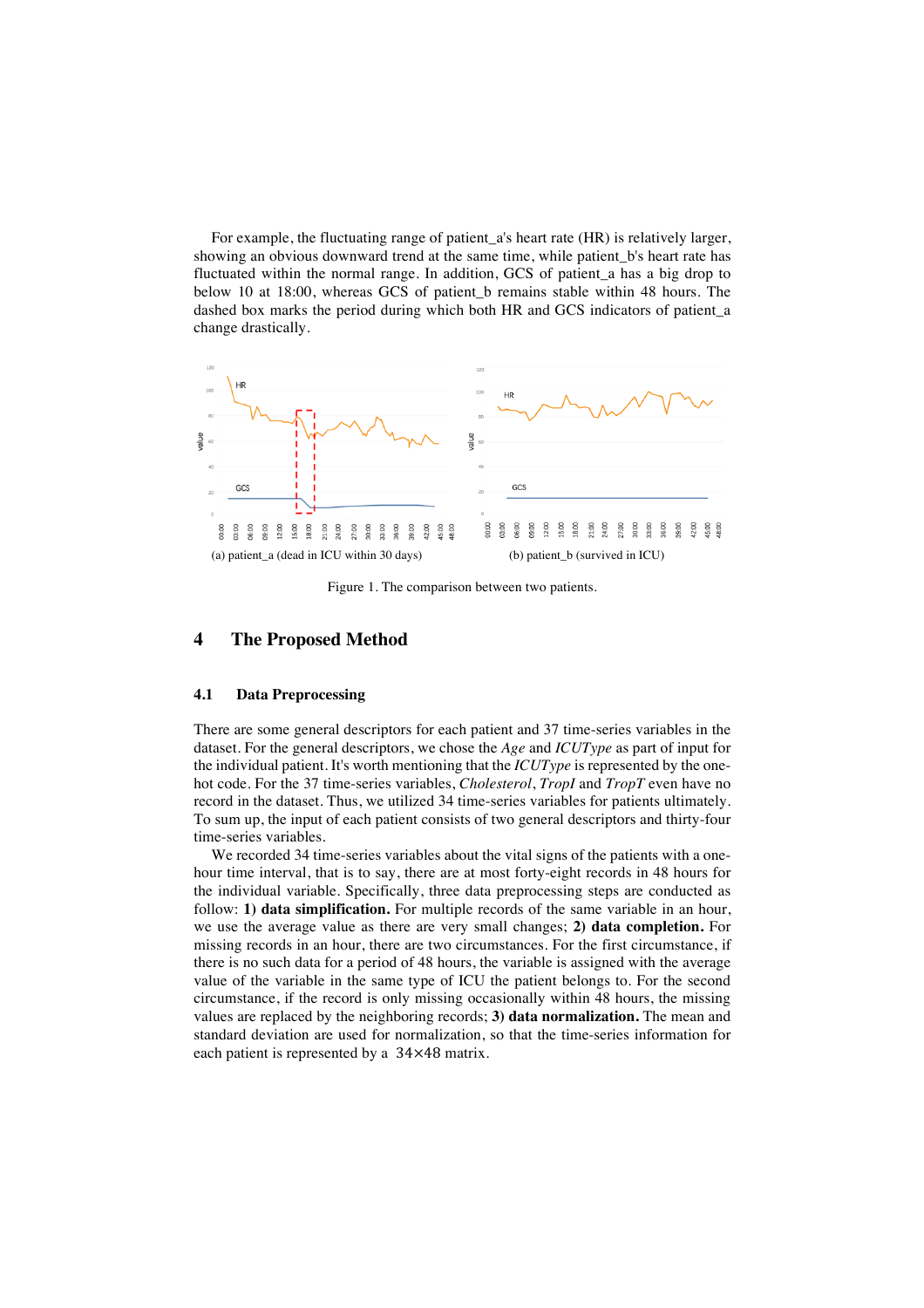Furthermore, we labeled all patients as  $\{0, 1\}$ , according to Equation (1). Since the information provided in the dataset includes the patient's survival days, we could screen cases by the 30-day threshold. Thus, we obtained the label for each patient.

# **4.2 Algorithm**

In order to realize this classification model for mortality prediction, we try to utilize deep learning method to construct the model. Specifically, LSTM recurrent neural network is employed in this paper as it is more suitable for time-series data. Therefore, we start from the basic LSTM classification model and then propose the Bidirectional LSTM model with continuous improvement. At the same time, supervised learning technique is applied to these neural network structures to effectively improve the accuracy of the prediction results. Finally, during the model training phase, we find that the imbalance between positive and negative samples significantly affects the classification result. To deal with this problem, we use the up-sampling method to balance the training data and obtain a more accurate model.

#### **4.2.1 Bidirectional LSTM**

In recurrent neural networks, Long Short-Term Memory (LSTM) is a relatively more efficient structure. Compared with the basic RNN, LSTM are able to make better use of long-term dependence among the data. The following Equation (2) shows how the LSTM structure works in a looping module. Specifically,  $s_c^t$  represents the state of Cell at time t, which is related to  $a_c^t$  (the input at time t) and  $s_c^{t-1}$  (the state at time t-1). For each patient, his or her physical condition at time t is affected by the previous illness state and the specific vital signs of the subject at this time. Of course, in order to deal with long-term dependencies,  $b_f^t$  means the forget gates' reservations about the state of the Cell at the last moment, but  $b_i^t$  decides to what extent the input information is received. The absolute value of the disease index and its changes reflect the patient's physiological status. Clearly, the abnormally fluctuating time-series data in the model require more attention than the normal stable values. From this point of view, memory and forgetting mechanisms are very important to the prediction model.

$$
s_c^t = b_f^t * s_c^{t-1} + b_i^t * g(a_c^t)
$$
 (2)

For our scenario, each patient has 48 hours of time-series variables, which can be captured by the LSTM network. Furthermore, the introduction of Bidirectional LSTM can help us make better use of both past and future time-series data at each time step. In fact, BiLSTM consists of forward and backward LSTMs, which allows for a more complete understanding of the characteristics of all time-series data. In another word, BiLSTM could avoid the blindness that propagation in unidirectional may cause. As a result, BiLSTM is employed to process the input data to reflect the fluctuation of patients' illness condition as it is more capable of sensitively capturing the changes of patient's physical signs than unidirectional LSTM models.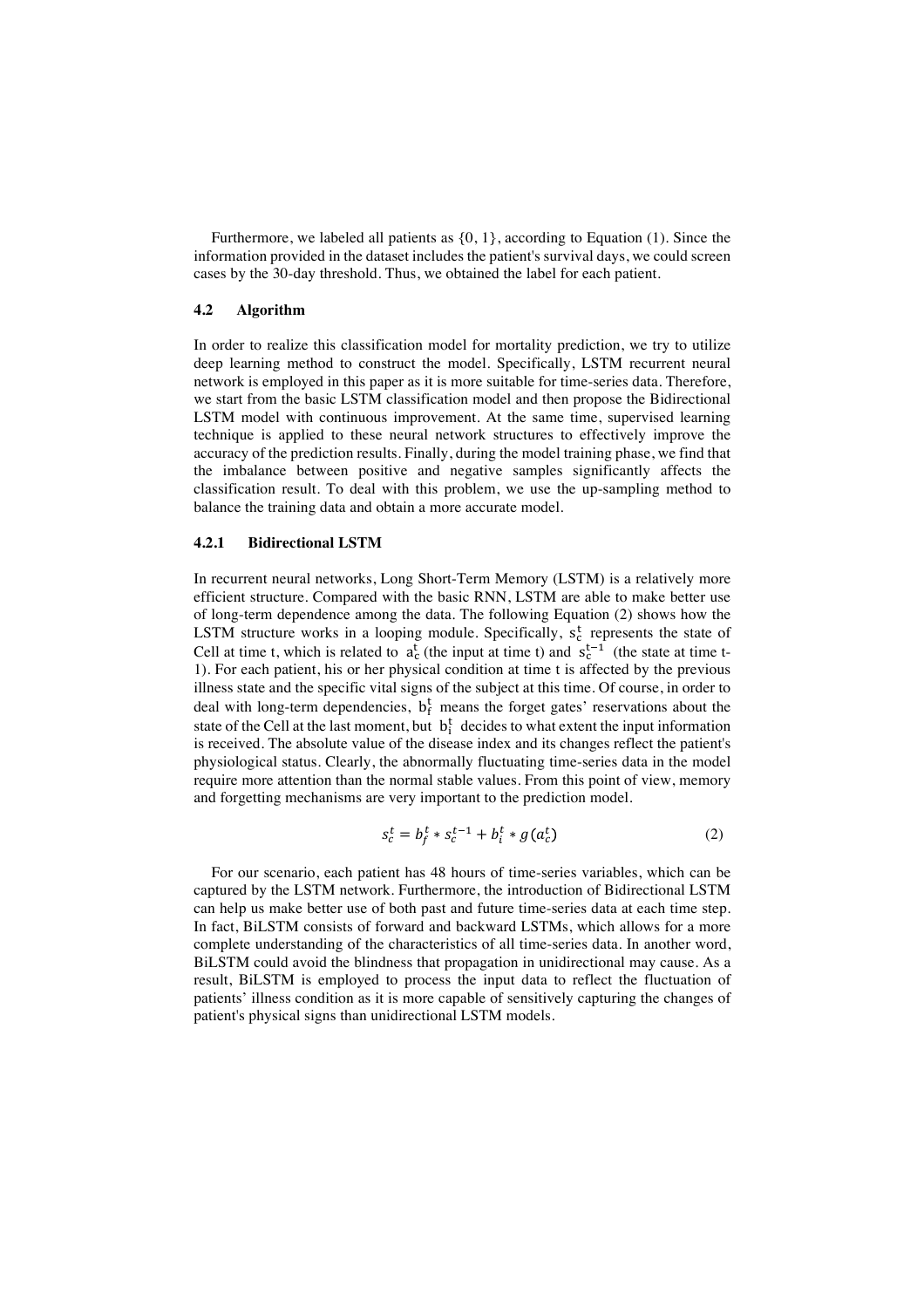### **4.2.2 Supervision Technique**

In a simplest Bidirectional LSTM recurrent neural network, there is only one output per recurrent module of the hidden layer. When the gradients back propagate, the entire module calculates the loss value only at the last step. In contrast, a recurrent module can actually be unfolded into multiple modules, each part of which corresponds to a certain moment of the input. Thus, every step can generate output respectively. As for the calculation of the loss value, we apply a supervision technique. For each generated output, as shown in Equation (3) and (4), we compute the loss with the label value, and the  $\mathcal L$  (loss at last) is weighted by all *N* losses through all *N* steps. *N* is the total number of steps, and  $g_i$  are linear interpolation between 0 and 1. In this way, during the training period of the model, the output of all steps will affect the final parameters so that the model can detect subtle changes of the vital signs more sensitively.

$$
g_i = \frac{i}{N} \qquad i = 1, 2 \dots, N \tag{3}
$$

$$
\mathcal{L} = \sum_{i=1}^{N} g_i \times Loss_i \tag{4}
$$

The supervision technique here has some advantages over the attention mechanism. First, the attention mechanism only concerned with global dependencies, but in fact, it is the local state that affects the outcome for the mortality prediction. And grabbing characteristics of local state is exactly what the supervision technique is good at. Second, the supervision technique shows the ordered incremental importance for all time steps, which is consistent with the trend of patients' states. However, the attention on time steps is unordered according to the attention mechanism. Third, attention mechanism tends to converge slower and need a larger amount of computation when dealing with superabundant steps, but supervision technique improves the loss value in recurrent module to make the model effectively handle the long sequence problem. For example, in our experiment, model with attention mechanism converge slower than the supervised LSTM networks when the number of total steps equals to 48.



Figure 2. BiLSTM model with supervised learning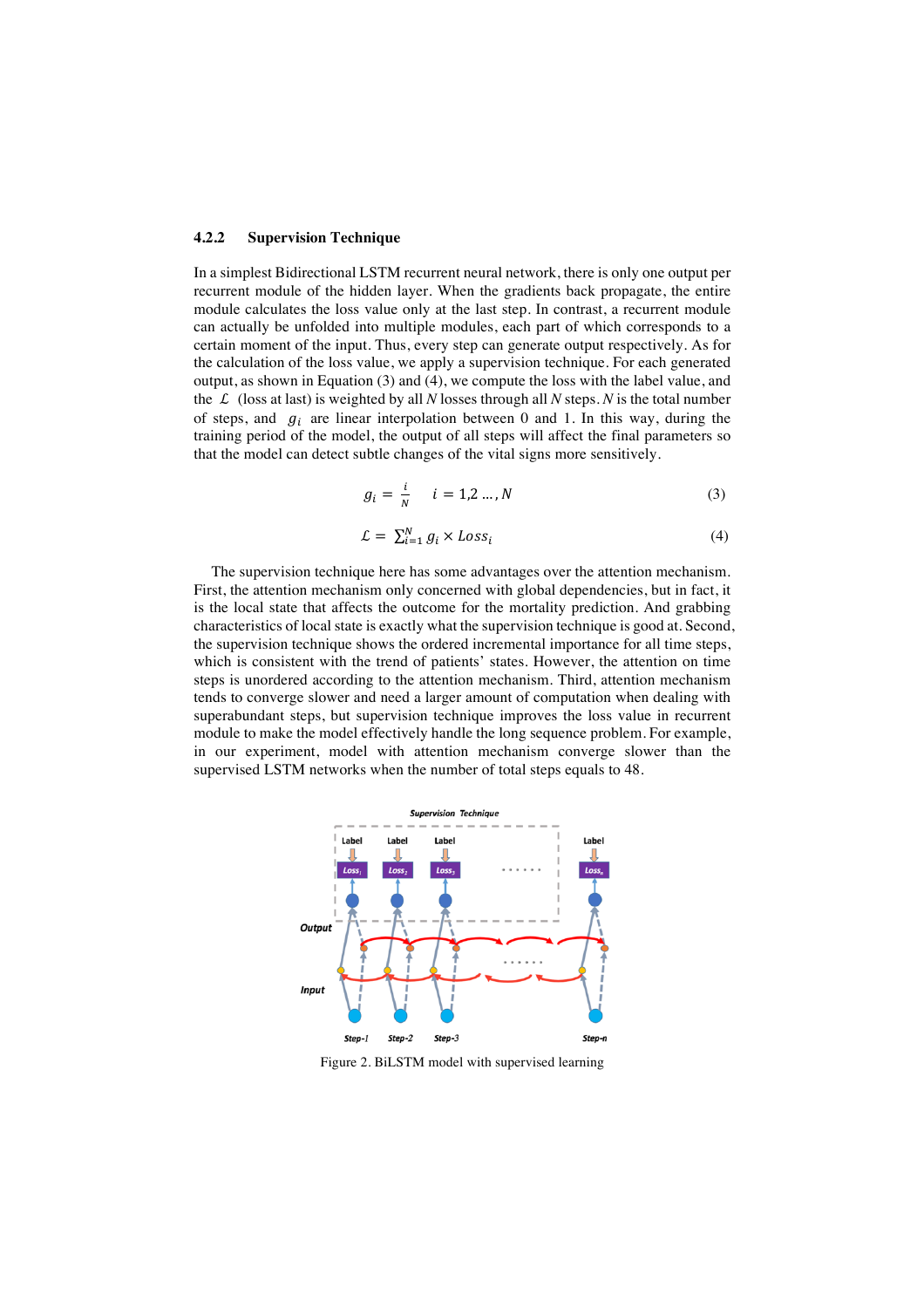Fig. 2 depicts the structure of the supervision technique applied to the Bidirectional LSTM network. The figure shows the LSTM structure in both forward and backward directions after the hidden layer is expanded, where Label is the expected output of the module. In addition, dotted arrows represent inputs to the forward LSTM process, while solid arrows represent inputs to the backward LSTM process. The small orange circle is the cell of the forward LSTM network and the small yellow circle is the cell of the backward LSTM network.

### **4.2.3 Samples Balance**

In the process of scanning the datasets with 4,000 patients, we find that samples with positive and negative labels are uneven. For example, there are 3,485 patients with the label 0, while only 515 patients are labeled as 1. If trained with the unbalanced data directly, it will be difficult for the model to capture features of patients with a label of 1. Thus, we augment the sample with the up-sampling method to reduce the gap between the positive and negative samples. Finally, with a total of 4,200 patients for training, there are 2,786 negative samples and 1,414 positive samples so that a reasonable balance is achieved.

# **5 Experiments and Evaluations**

# **5.1 Experimental Settings**

We perform the experiment on 4,000 cases of the Physionet dataset, with 3,200 patients as the training set and the remaining 800 as the test set. After data preprocessing, for the training set, we up-sampled the records for balance, expanding the training set to 4,200. We apply the supervision technique to three different types of recurrent neural networks including GRU, LSTM and Bidirectional LSTM, so as to produce a variety of models for mortality prediction for comparison purpose. There are 128 cells per hidden layer in our final model, and the softmax function is utilized to classify the output into two categories. We make parameters optimization with 5-fold crossvalidation by taking 20% of the training set for parameter validation.

The algorithms are developed using Python 3.6.1, TensorFlow 1.2.1 and Keras 2.1.1. Meanwhile, the experiment is conducted on  $14$  CPU cores (Intel(R) Xeon(R) CPU E5-2683 v3 @ 2.00 GHz), with two GPUs (GeForce GTX TITAN X).

# **5.2 Evaluation Metrics**

As the prediction of mortality is a binary classification problem, we choose *Precision, Recall, F1,* and *AUC* to evaluate our model and compare with baselines. For a binary classification problem, we usually take the class of interest as the positive class and the others as negative class. Thus, there are four cases where the classifier is predicted correctly or incorrectly on the dataset, as shown in Table 2.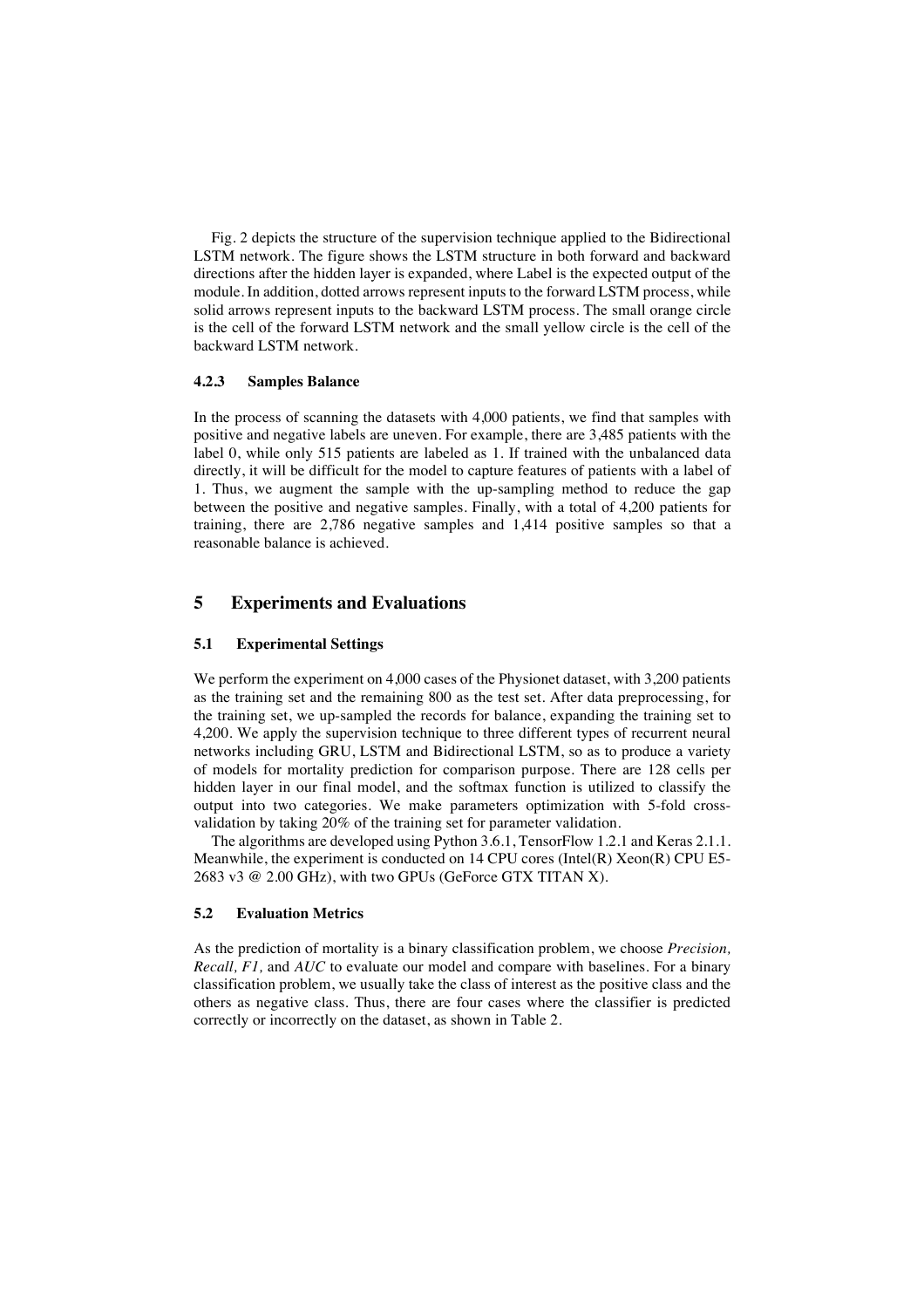TABLE 2. Confusion Matrix.

| <b>Outcome</b><br>Predicted |           |           |
|-----------------------------|-----------|-----------|
|                             | <b>TP</b> | <b>FP</b> |
|                             | FN        | TN        |

*Precision* equals *TP* divided by *TP* plus *FP*, and *Recall* equals *TP* divided by *TP* plus *FN*. Besides, *F1* is the harmonic mean of Precision and Recall, which is defined as:

$$
\frac{2}{F1} = \frac{1}{Precision} + \frac{1}{Recall}
$$
 (5)

In addition, *AUC* characterizes the ability of the classifier to rank positive samples in front of negative samples. The greater the value of *AUC* is, the better the effect of classification achieves.

# **5.3 Baselines**

We compare our BiLSTM-ST model with the following six baselines:

- **CNN** [17**].** Convolutional Neural Network, one of the most popular models of deep learning but it lacks handling of time series data.
- **LSTM** [18**].** Long short-term memory (LSTM) network is a special kind of RNN. It is explicitly designed to avoid the long-term dependency problem and it is capable of remembering information for long periods of time.
- **BiLSTM** [19]. Bidirectional LSTM network has both forward and backward LSTM structure and tt has a better overall understanding of time series data.
- **GRU** [20]. Gated Recurrent Unit, is a variant of LSTM that maintains the effect of LSTM while making the structure simpler.
- **GRU-ST.** Gated Recurrent Unit (GRU) network with supervision technique, improve the prediction of the model to a certain extent.
- **LSTM-ST.** Long short-term memory (LSTM) network with supervision technique.
- **BiLSTM (attention)** [9]. Bidirectional LSTM network with attention mechanism. The attention mechanism is to weight importance of each time step and it might capture the human decision making implicitly.

# **5.4 Results Summary**

As shown in Table 3, we employ four indicators Precision, Recall, F1 and AUC to compare different models for mortality prediction.

**Comparison with Baselines.** We can see clearly from Table 3 that the Bidirectional LSTM model with supervised learning technique (BiLSTM-ST) outperforms baselines in general. Specifically, the prediction effect of recurrent neural networks (e.g., GRU, LSTM, BiLSTM) is obviously better than that of convolution neural network (CNN) because recurrent neural networks can better deal with the time series data. Furthermore,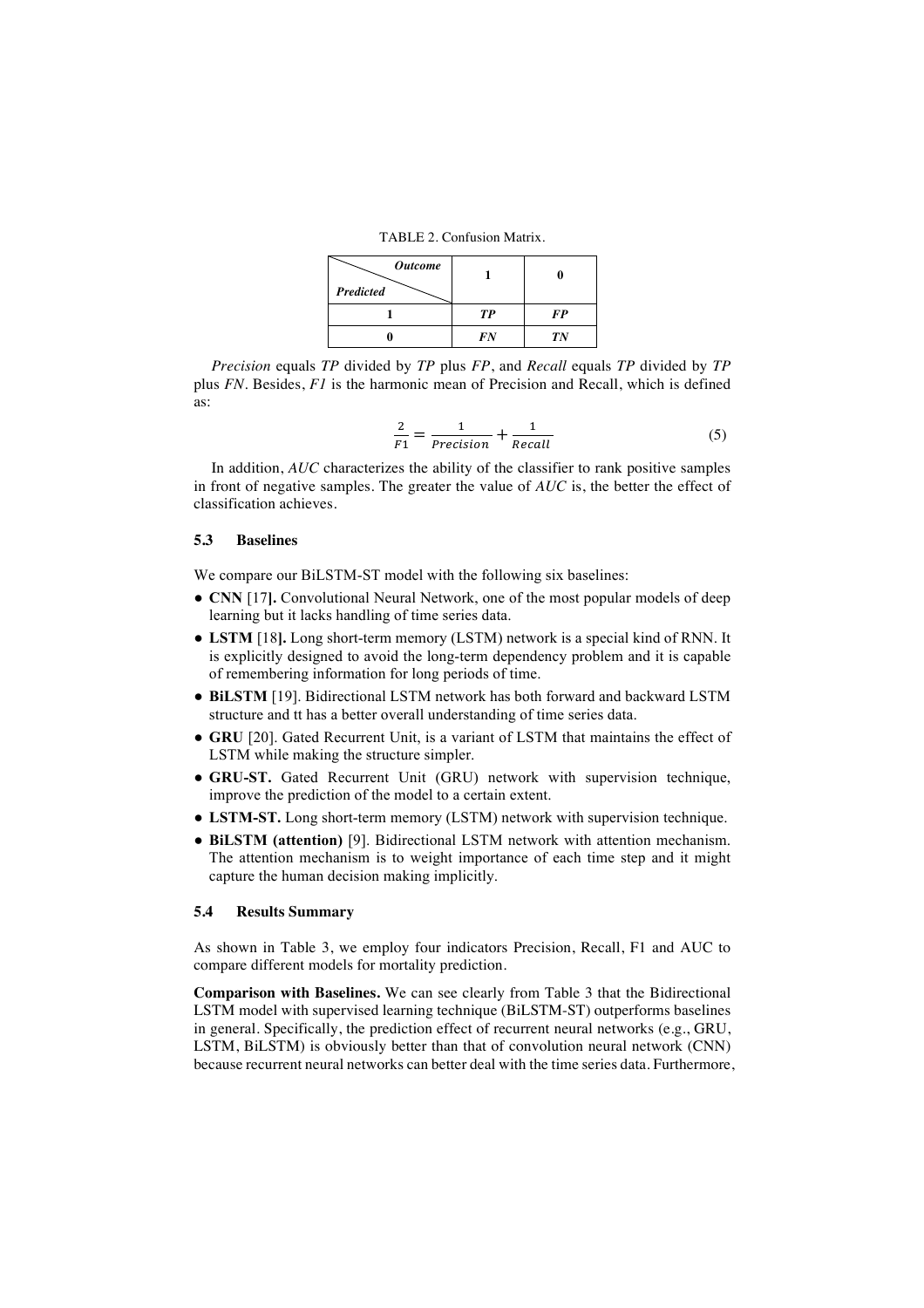the effectiveness of both supervised learning technique and attention mechanism indicates that it is helpful to combine such techniques in recurrent neural networks for ICU mortality prediction.

**Comparison with BiLSTM (attention).** BiLSTM-ST performs better than BiLSTM (attention). The reason is that in contrast to the attention mechanism, the supervision technique could supervise each step in reasonable order so that the model can learn features and predict more effectively. Meanwhile, the attention mechanism lacks of attention to local features during the time steps. In addition, the supervision technique is more suitable for mortality prediction because it can better deal with the long sequence problem like the time series data of 48 hours.

| <b>Model</b>       | <b>Precision</b> | Recall | F1    | <i>AUC</i> |
|--------------------|------------------|--------|-------|------------|
| <b>CNN</b>         | 0.573            | 0.529  | 0.550 | 0.717      |
| GRU                | 0.691            | 0.650  | 0.670 | 0.804      |
| <b>LSTM</b>        | 0.638            | 0.733  | 0.682 | 0.809      |
| <b>BiLSTM</b>      | 0.712            | 0.723  | 0.717 | 0.825      |
| <b>GRU-ST</b>      | 0.789            | 0.670  | 0.724 | 0.822      |
| LSTM-ST            | 0.826            | 0.685  | 0.749 | 0.832      |
| BiLSTM (attention) | 0.798            | 0.738  | 0.767 | 0.838      |
| <b>BiLSTM-ST</b>   | 0.848            | 0.745  | 0.793 | 0.869      |
| BiLSTM-ST(24-hour) | 0.839            | 0.731  | 0.781 | 0.831      |
| BiLSTM-ST(36-hour) | 0.845            | 0.747  | 0.793 | 0.868      |

TABLE 3. Comparison among different methods.



BiLSTM-ST(24-hour) BiLSTM-ST(36-hour) BiLSTM-ST(48-hour)

Figure 3. Comparison of BiLSTM-ST with data in varying length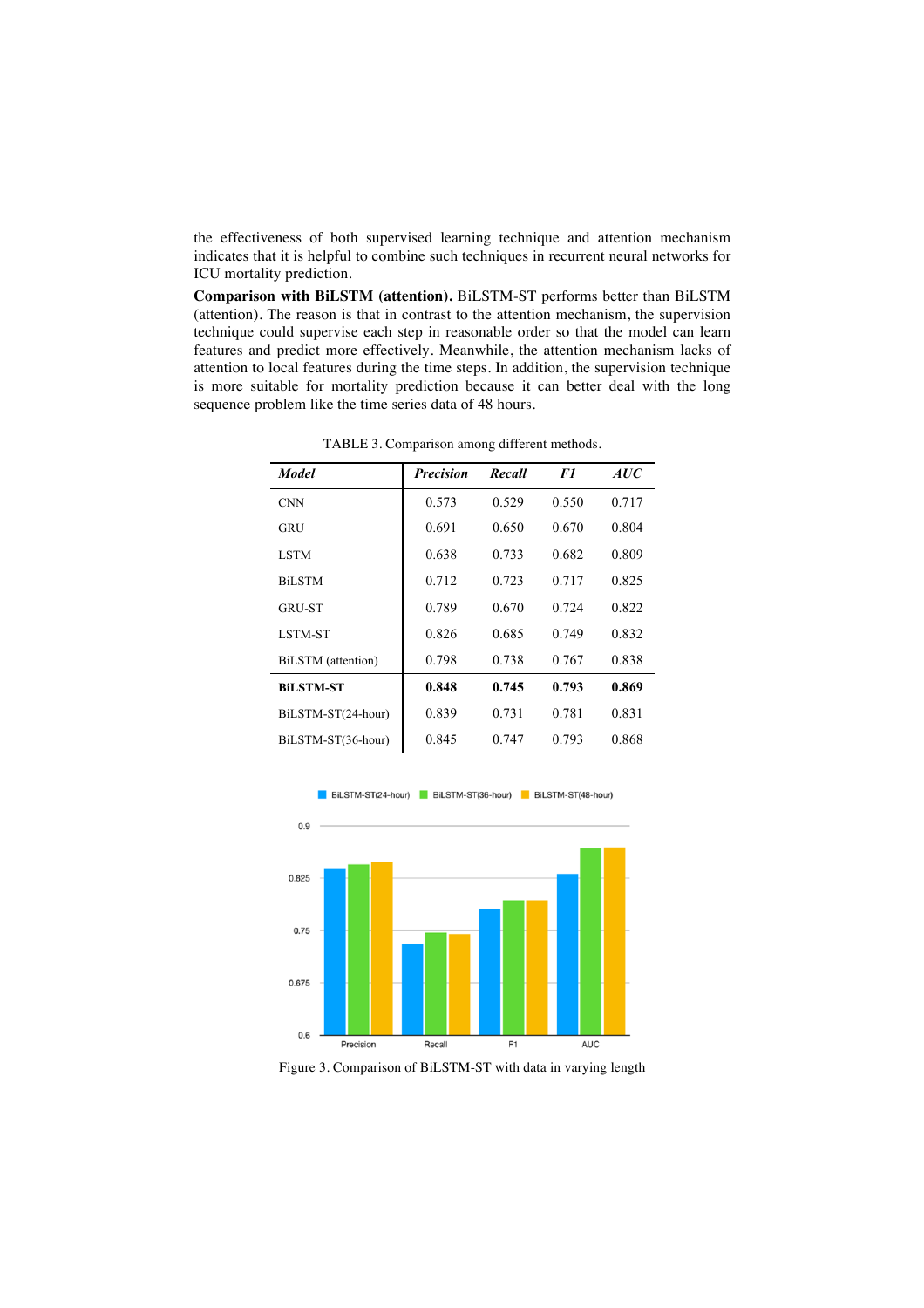**Variants of BiLSTM-ST**. In addition to utilizing all 48 hours of data (BiLSTM-ST), we also selected the sequence data of the first 24-hour and first 36-hour after the patient was admitted into the ICU, and the mortality prediction is carried out with the BiLSTM-ST model. As shown in Fig. 3, BiLSTM-ST(24-hour) is relatively weak compared to BiLSTM-ST(36-hour) and BiLSTM-ST(48-hour), which indicates that the data within 24 hours is not enough to accurately reflect the severity of the patient's illness condition for the following 30 days. Nevertheless, the prediction accuracy of BiLSTM-ST(36 hour) and BiLSTM-ST(48-hour) is almost identical. Specifically, BiLSTM-ST(36-hour) even exceeds BiLSTM-ST(48-hour) on *Recall*. As a result, we could use 36-hour of time-series data instead of 48-hour so as to give clinicians an earlier sense of which patients will require critical targeted treatments.

# **6 Conclusion**

In this paper, we proposed a novel mortality prediction algorithm in Intensive Care Unit (ICU). We trained and tested our model with a real-world dataset of 4,000 patients to accurately reflect significant changes in patients' vital signs. Our experimental results demonstrated that the bidirectional LSTM model with supervised learning mechanism outperforms all other baseline methods. The significance of our novel prediction model includes: 1) by effectively capturing fluctuations in time-series variables, it could give clinicians an earlier sense of the patient's mortality status; and 2) it could be used to help hospitals to allocate ICU resources more efficiently.

In the future, our work can be extended, for example: 1) more sophisticated data preprocessing steps will be conducted to capture the characteristics of the time-series data; and 2) more extensive ICU datasets will be employed to evaluate and improve our model.

# **Acknowledgments**

The work is supported by grants from the Natural Science Foundation of China (61300232); the China Postdoc Foundation (2015M580564); and Fundamental Research Funds for the Central Universities (lzujbky-2016-br04).

# **References**

- 1. Legall, J.R., Lemeshow, S., Saulnier, F.: A new simplified acute physiology score (SAPS II) based on a European/North American multicenter study. JAMA 270, 2957--2963 (1993)
- 2. Zimmerman, J.E., Kramer, A.A., McNair, D.S., Malila, F.M.: Acute Physiology and Chronic Health Evaluation (APACHE) IV: hospital mortality assessment for today's critically ill patients. Critical care medicine 34, 1297--1310 (2006)